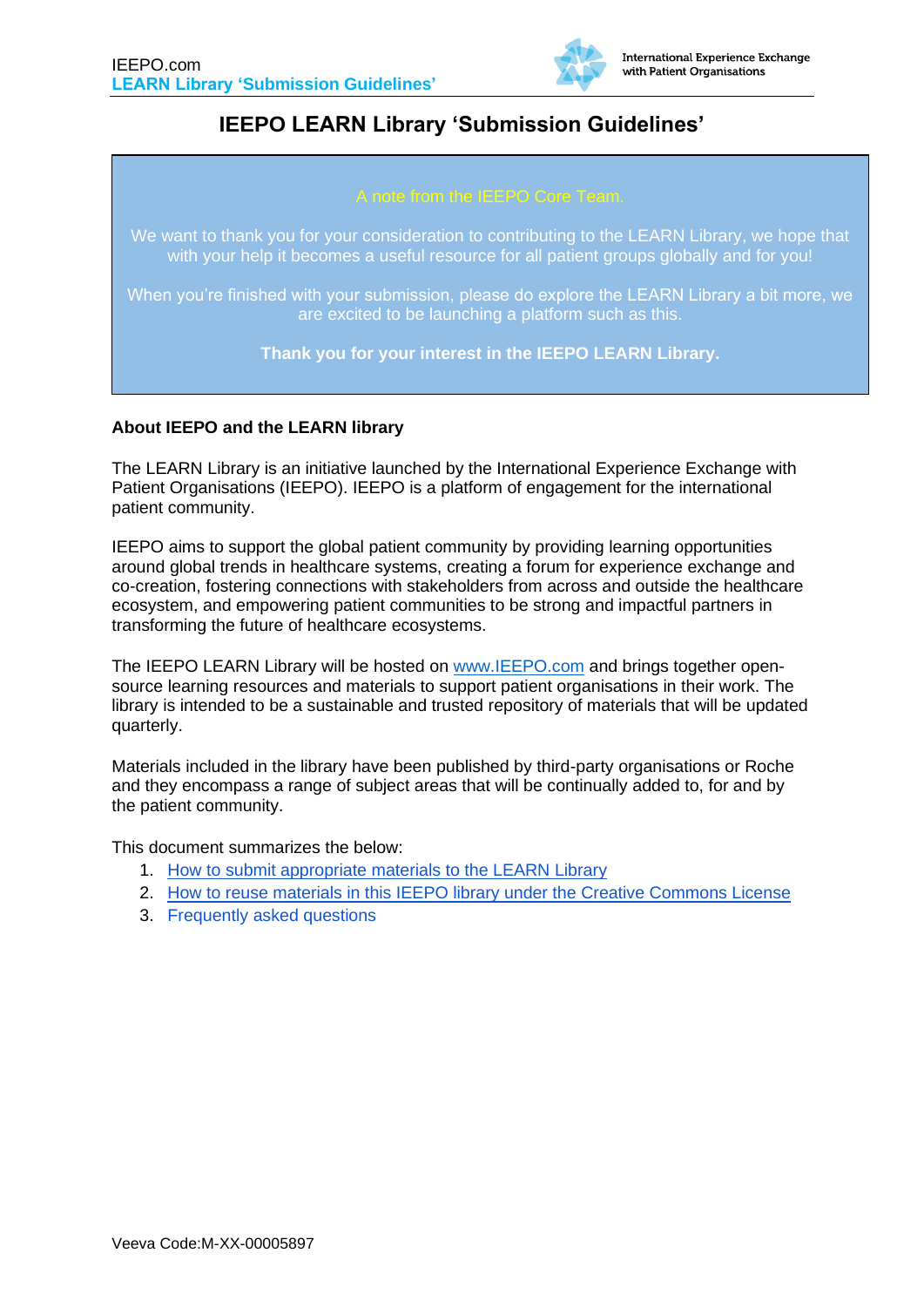

## <span id="page-1-0"></span>**1. How to submit appropriate materials to the LEARN Library**

### **LEARN Library submission criteria**

The IEEPO LEARN Library will bring together practical learning resources and reference tools that have been made publicly available by reputable third-party organisations.

We value input and contributions from the global patient advocacy community and are inviting leaders of patient organisations and stakeholders to submit resources for consideration, so that the library can become a sustainable repository for the patient community to help strengthen advocacy efforts, regardless of disease area and region.

IEEPO welcomes suggestions from the patient community and other stakeholders for resources that should be included in the library.

#### **Contribute to a global knowledge repository by submitting a resource today!**

If you would like to submit a resource, material or tool for consideration please consider the below guidelines.

- Materials should ideally be open-source and preferably have a creative commons license, to allow them to be shared in the public domain. See here for more details: <https://creativecommons.org/licenses/>
- Materials should ideally have relevance to multiple disease areas and geographies
- Materials should be based on valid, reliable, and legitimate information, which includes documented evidence, expert opinion, and personal experience
- Ideally, materials should be no older than three years. However, older materials will be reviewed on a case-by-case basis
- The material should be available in English language; additional language versions are welcomed however not mandatory

#### **Ideas for library submissions**

The IEEPO LEARN Library will consider all submissions for materials that fit with the above eligibility criteria. You may wish to consider materials and resources that fit with these subject areas (note: these are suggestions only and not mandatory for submissions):

- Policy
- Health literacy
- Health equity
- Patient-led evidence generation (data generation)
- Evidence-based advocacy (usage of patient data)
- Disease awareness
- Digital health solutions (e.g telemedicine, remote/virtual care, self-care through wearables and personal health apps, medical diagnostic and treatment technologies)
- Patient support services (e.g. lifestyle management, physiotherapy, psychological support)
- Operational (e.g. how to run an effective patient organisation, creating a strategic advocacy plan, effective fundraising, stakeholder management, social media guide).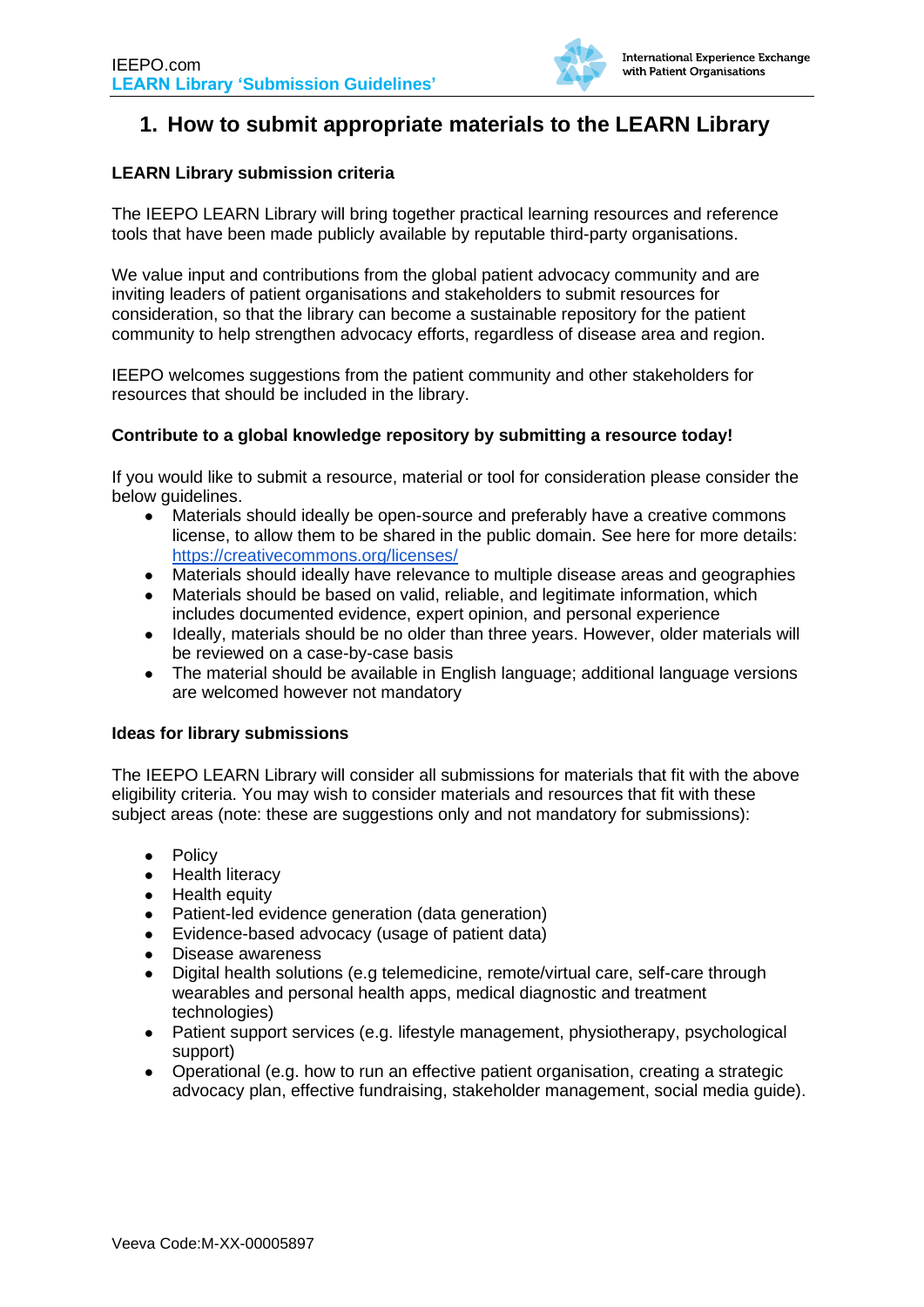

# <span id="page-2-0"></span>**2. How to reuse materials in this IEEPO library under the Creative Commons License**

## **What am I allowed to do with the IEEPO library materials?**

license. By having the resources featured under CC BY-NC-SA 4.0 license it means that you may:

Share — copy and redistribute the material in any medium or format Adapt — remix, transform, and build upon the material

## It does however mean that when you use it you must also:

Give appropriate credit by naming the creator and attribution parties Provide a copyright notice, license notice and disclaimer notice Link to the original material Provide a link to the original CC BY-NC-SA 4.0 license – https://creativecommons.org/licenses/by-nc-sa/4.0/ Indicate if you modified the material and retain an indication of previous modifications

NB: If you remix, transform, or build upon the material, you **must distribute your contributions under the same license** as the original (CC BY-NC-SA 4.0). You may not apply legal terms or technological measures that legally restrict others from doing anything the license permits.

## **What am I not allowed to do with the IEEPO library materials?**



The license may not give you all of the permissions necessary for your intended use. For example, other rights such as publicity, privacy, or moral rights may limit how you use the material. You do not have to comply with the license for elements of the material in the public domain or where your use is permitted by an applicable exception or limitation.